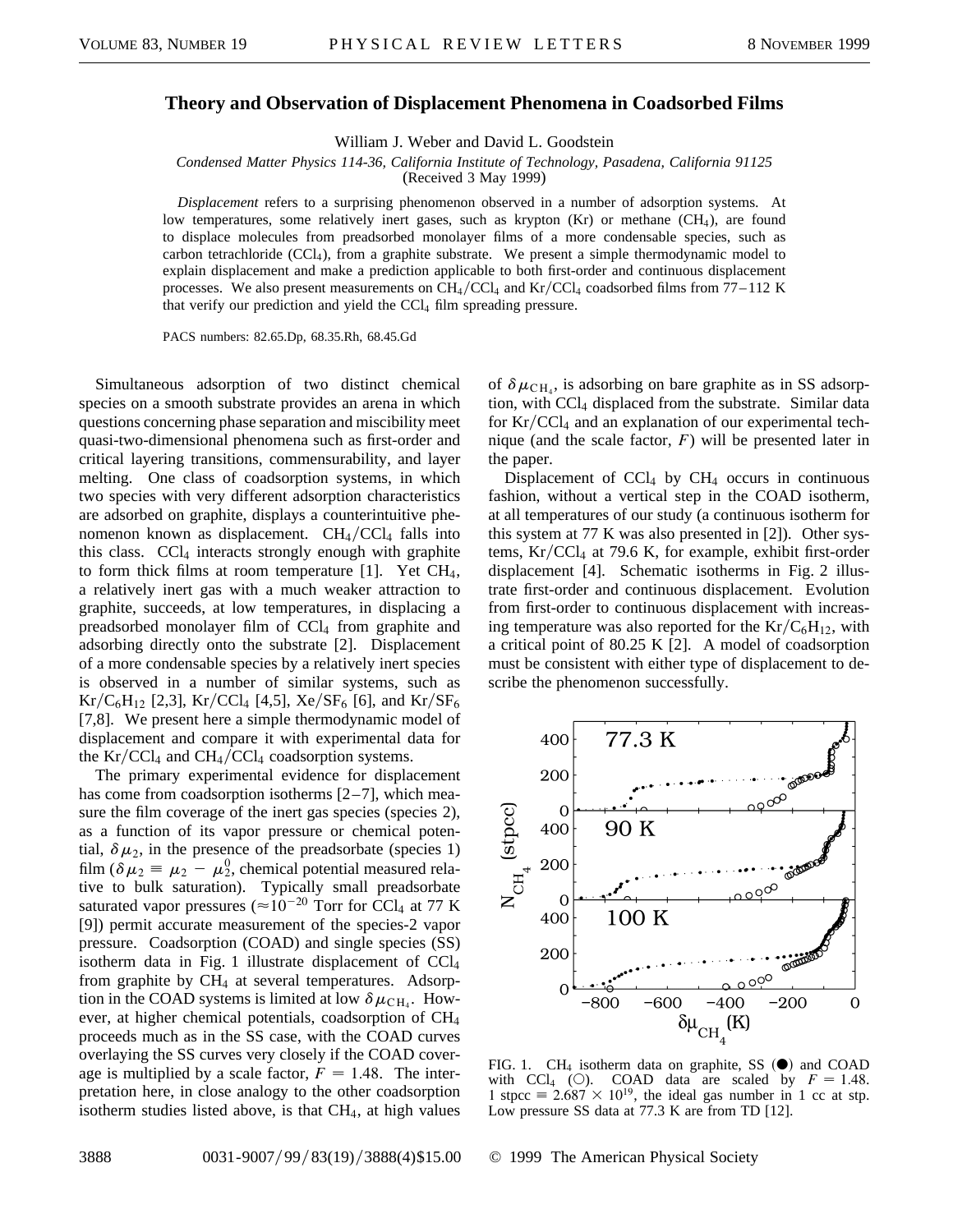

FIG. 2. Schematic isotherms illustrating first-order (top) and continuous (bottom) displacement. Species-2 film density, *n*2, is plotted as a function of chemical potential, with SS adsorption and COAD curves represented by solid and dotted lines, respectively.  $\delta \mu_2^{\text{DISP}}$  indicates the completion of displacement, accompanied by a vertical step in the case of first-order displacement.

It is the wetting behavior of the preadsorbate that makes displacement favorable and permits a simple thermodynamic picture of displacement. Previous reports have linked the preadsorbate's wetting properties to displacement  $[6,10,11]$ . Unlike Kr and CH<sub>4</sub>, which exhibit layer by layer growth into thick films on graphite [12], the preadsorbates discussed here, CCl<sub>4</sub>, C<sub>6</sub>H<sub>12</sub>, and SF<sub>6</sub>, do not fully wet graphite at the temperatures where displacement is observed [1,3,13]; instead, a full monolayer film coexists with its own bulk crystals. Such coexistence implies that CCl4, for example, can be moved from film to bulk phase without a change in free energy, provided it does not leave an empty space behind. In a coadsorption system, an inert gas such as  $Kr$  or  $CH<sub>4</sub>$  can, at sufficiently low temperature, lower its free energy by condensing as a film on graphite. Displacement of  $CCl<sub>4</sub>$  from the film into bulk crystals, accompanied by adsorption of the inert gas onto the bare substrate, thus lowers the total system free energy, and so, despite the stronger attraction of CCl<sup>4</sup> to graphite, thermodynamics favors displacement. Simply put, displacement of the  $\text{CCl}_4$  film occurs not because the substrate is equally attractive to both species, but rather because the  $CCl<sub>4</sub>$  has another equally stable phase to enter. This view of displacement is consistent with structural studies of, among others, the  $CH<sub>4</sub>/CCl<sub>4</sub>$ [2] and  $Kr/CCl_4$  [4] systems, which show evidence of displaced CCl<sup>4</sup> entering bulk crystalline form.

Restricting ourselves to full monolayer films of such partially wetting preadsorbates also yields a general thermodynamic prediction for displacement. The schematic isotherms in Fig. 2 show displacement completion at  $\delta \mu_2^{\text{DISP}}$ , where the curves join. For  $\delta \mu_2 \geq \delta \mu^{\text{DISP}}$  in the COAD system, we assume a pure film of species 2 on graphite, with the same film density,  $n_2(T, \mu_2)$ , and spreading pressure,  $\phi(T, \mu_2)$  as in the SS system,

$$
n_2^{\text{COAD}}(T, \mu_1, \mu_2) = n_2^{\text{SS}}(T, \mu_2),
$$
  

$$
\phi^{\text{COAD}}(T, \mu_1, \mu_2) = \phi^{\text{SS}}(T, \mu_2),
$$
 (1)

with temperature and the chemical potentials of both species chosen as the COAD ensemble variables. We can evaluate the spreading pressures in the SS and COAD systems, and equate them for  $\delta \mu_2 = \delta \mu_2^{\text{DISP}}$ . For SS adsorption of 2, the thermodynamic relation

$$
sdT - d\phi + n_2 d\mu_2 = 0, \qquad (2)
$$

where *s* is the areal entropy density, can be integrated, at fixed *T*, to obtain the standard result for a single component system (as in, for instance, Ref. [14]),

$$
\phi^{SS}(T,\delta\mu_2) = \int_{-\infty}^{\delta\mu_2} n_2^{SS} d\delta\mu'_2.
$$
 (3)

We ignore here the spreading pressure contribution of bare graphite. For equilibrium in the COAD system,

$$
sdT - d\phi + n_1 d\mu_1 + n_2 d\mu_2 = 0.
$$
 (4)

The presence of bulk crystals of species 1 simplifies evaluation of Eq. (4). Before introduction of species 2, coexistence of preadsorbate film and bulk phases dictates that  $\mu_1$  equals the bulk saturated value,  $\mu_1^0(T)$ , and that the film has a "saturated" spreading pressure,  $\phi_1^0(T)$ . As species 2 is added at constant *T*, assuming the presence of pure bulk species 1 fixes  $\mu_1 = \mu_1^0$ , allowing calculation of  $\phi^{\text{COAD}}$  by simple integration over  $\mu_2$ ,

$$
\phi^{\text{COAD}}(T,\delta\mu_2) = \phi_1^0(T) + \int_{-\infty}^{\delta\mu_2} n_2^{\text{COAD}} d\delta\mu'_2. \quad (5)
$$

For  $\delta \mu_2 = \delta \mu_2^{\text{DISP}}$ , displacement is complete, and species 2 is adsorbed on bare graphite. Equations (3) and (5) thus refer to the same state of matter, with equal spreading pressures. This equality can be written a DISP

$$
\int_{-\infty}^{\delta \mu_2^{\text{max}}} (n_2^{\text{SS}} - n_2^{\text{COAD}}) \, d \delta \mu_2' = \phi_1^0(T). \tag{6}
$$

The quantity on the left side of Eq. (6) is simply the area between COAD and SS isotherm curves, as sketched in Fig. 2.  $\phi_1^0(T)$  (=  $\phi_{\text{CCl}_4}^0$  in our experiment) is a property of the preadsorbate, independent of the inert gas species, and so the measured quantity on the left side should be equal for two COAD systems using the same preadsorbate, such as  $CH_4/CCl_4$  and  $Kr/CCl_4$ . The small vapor pressure of  $\text{CCl}_4$  prevents direct measurement of  $\phi_{\text{CCl}_4}^0(T)$ . However, isotherm data for the two coadsorption systems can test this model and measure  $\phi_{\text{CCl}_4}^0(T)$ .

Equation (6) applies to both continuous and first-order displacement. In a first-order displacement transition, two distinct phases coexist with the same spreading pressure, at  $\delta \mu_2^{\text{DISP}}(T)$ . One phase is the preadsorbate film, perhaps with some quantity of species 2 mixed in or absorbed on top, and the other consists of self-condensed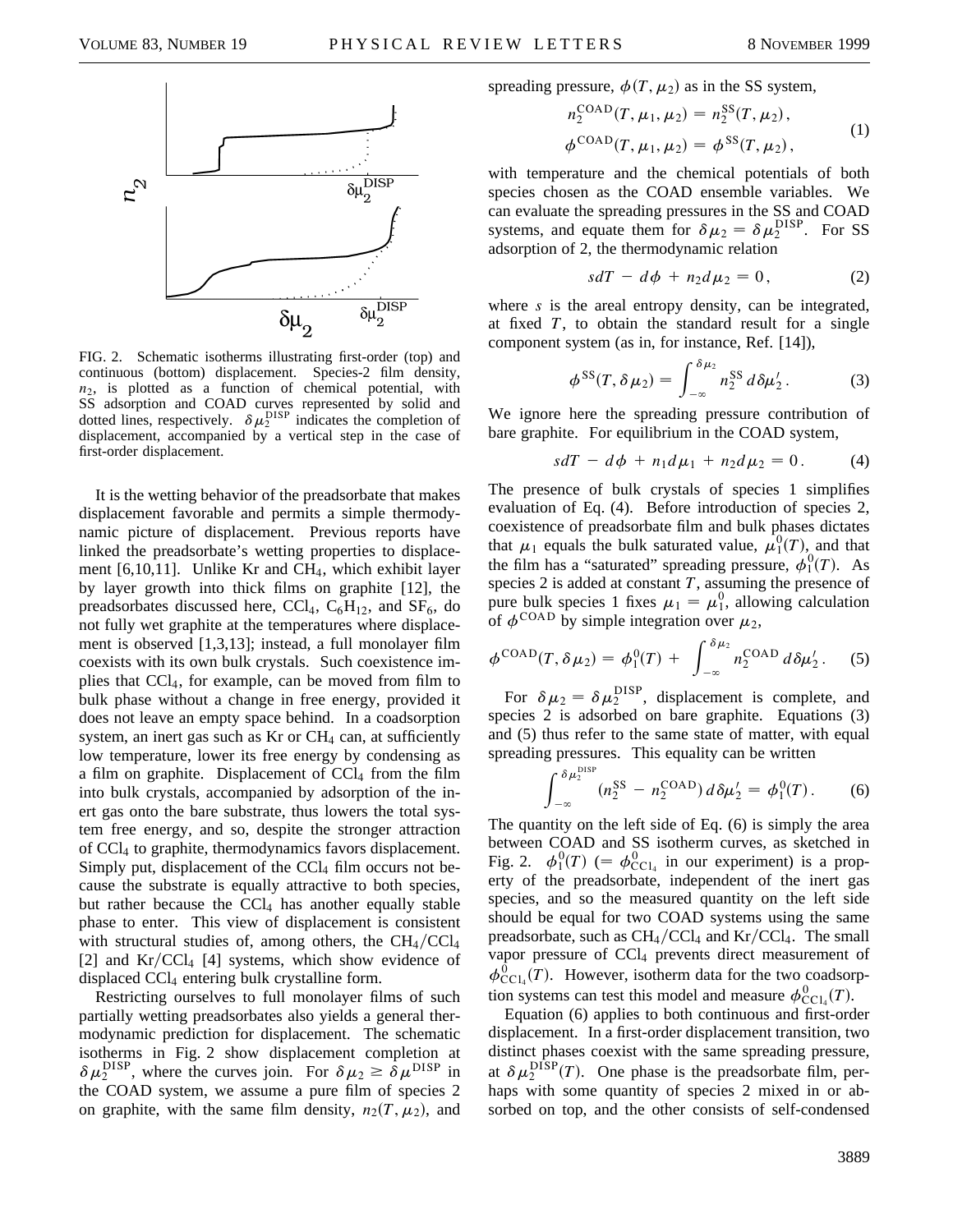islands of the inert gas species on bare graphite, growing at  $\delta \mu_2 = \delta \mu_2^{\text{DISP}}$  as species 2 is added. For the special case where  $n_2^{\text{COAD}} = 0$  for  $\delta \mu_2 < \delta \mu_2^{\text{DISP}}$ , Eq. (6) is equivalent to the result of Menaucourt and Bockel, who considered first-order coexistence between pure films of each species, with a partially wetting preadsorbate [6]. However, Eq. (6) is considerably more general, also applicable when species 2 is partially or totally soluble in the preadsorbate film or adsorbs on top of it. In a fully continuous displacement, the coadsorbed film is a single mixed phase, in which the species-2 concentration grows from zero at low  $\delta \mu_2$  to 100% at  $\delta \mu_2^{\text{DISP}}(T)$ . Thermodynamics alone does not reveal the structure of the coadsorbed film prior to displacement or predict which type of displacement should occur. However, Eq. (6) expresses the general condition of equilibrium thermodynamics, applicable to any system where displacement of a saturated preadsorbate film ends with a pure film of the second species. Our measurements of  $CH_4/CCl_4$  and  $Kr/CCl_4$  coadsorption test this thermodynamic description of displacement.

Coadsorption experiments were carried out in a graphite calorimetry cell, which was used simultaneously for a film heat capacity study [15]. The cell consists of for a film heat capacity study [15]. The cell consists of 100 cc of exfoliated graphite foam [16] with a  $\sqrt{3} \times \sqrt{3}$ monolayer coverage,  $N_{\sqrt{3}}$ , of 165 stpcc. After transfer into our gas handling system, the preadsorbate, CCl<sup>4</sup> [17], was purified of volatile contaminants by successive pumpouts at 77 K [4]. To form a uniform and complete CCl<sup>4</sup> monolayer film, the cell was intentionally overfilled  $(430 \text{ stpec of } CCl<sub>4</sub>, roughly 5 times the monolayer quan$ tity) at room temperature and then slowly cooled to 70 K.  $CH_4/CCl_4$  and  $Kr/CCl_4$  coadsorbed films were grown by adding small doses of the inert gas species, typically less than 10% of a monolayer. For each cell filling, a dynamic measurement of film vapor pressure was made while scanning over a range of temperatures, allowing a volumetric calculation of film coverage,  $N_2^{\text{COAD}}(T, \delta \mu_2)$ . Coadsorption isotherms were then reconstructed using the complete data set of all cell fillings. Single species adsorption isotherms of Kr and  $CH<sub>4</sub>$  were measured at various fixed temperatures using a standard volumetric technique, or taken from published data measured using the same cryostat [18,19]. At lower temperatures, where film condensation pressures fall below the accurate range of our gauge, SS isotherm data from Thomy and Duval (TD), as read from published graphs [12], are used. All data were corrected for thermal transpiration [20], and a correction for the finite film-gas equilibration time was performed on the dynamic data. While equilibration was slowed on crossing  $\delta \mu_2^{\text{DISP}}(T)$ , the coverage was observed to change reversibly; adsorption as the system was cooled across the line of displacement completion was followed by the same amount of desorption upon warming. A COAD isotherm for  $CH_4/CCl_4$  was measured at a fixed temperature of 77 K and confirmed the spreading pressure obtained by our dynamic technique.

Details of our apparatus are provided in Ref. [18], and a complete explanation of our experiment and analysis will be given in a subsequent publication [15].

Figures 1 and 3 display coadsorbed film isotherm data for  $CH_4/CCl_4$  and  $Kr/CCl_4$ , plotted with the corresponding single species data. The inert gas species coverage for each COAD system,  $N_2^{\text{COAD}}$ , has been multiplied by a scale factor, *F*, chosen to allow overlap with the SS coverages at  $\delta \mu_2$ , where displacement is complete. The value of *F* for the data presented here, measured with a single filling of CCl<sub>4</sub>, was found to be 1.48  $\pm$  0.02 for the  $CH_4/CCl_4$  and 1.60  $\pm$  0.02 for Kr/CCl<sub>4</sub>. Our need for a scale factor,  $F > 1$ , to overlap the COAD and SS data reflects the reduction in the total coverage of species 2 in the COAD system (relative to the SS case) after displacement, as observed in every coadsorption isotherm study referenced above. While displaced  $CCl<sub>4</sub>$  is shown to make bulk crystals, it has been suggested that these crystals are relatively flat and thus take up a sizable portion of the graphite surface [2]. This appears consistent with the low CCl<sup>4</sup> vapor pressure, which may prevent true equilibration in the sizes and positions of crystals on experimental time scales.  $F^{-1}$  represents the fraction of the surface remaining for adsorption by species 2 after displacement. Disequilibrium may also explain the variation we find in *F*, not only between the two coadsorption systems, but also for the same system grown twice on the same filling of  $CCl<sub>4</sub>$ . However, for a data set from a single coadsorbed film grown in small doses, a single value of *F* produces good overlap with the single species data across our temperature range, as seen in Figs. 1 and 3. Also, the spreading pressures and chemical potentials at which displacement is completed are reproducible within



FIG. 3. Kr isotherm data on graphite, SS  $(\bullet)$  and COAD with CCl<sub>4</sub> (O). COAD data are scaled by  $F = 1.60$ . Low pressure SS data at 77.3 K are from TD [12].